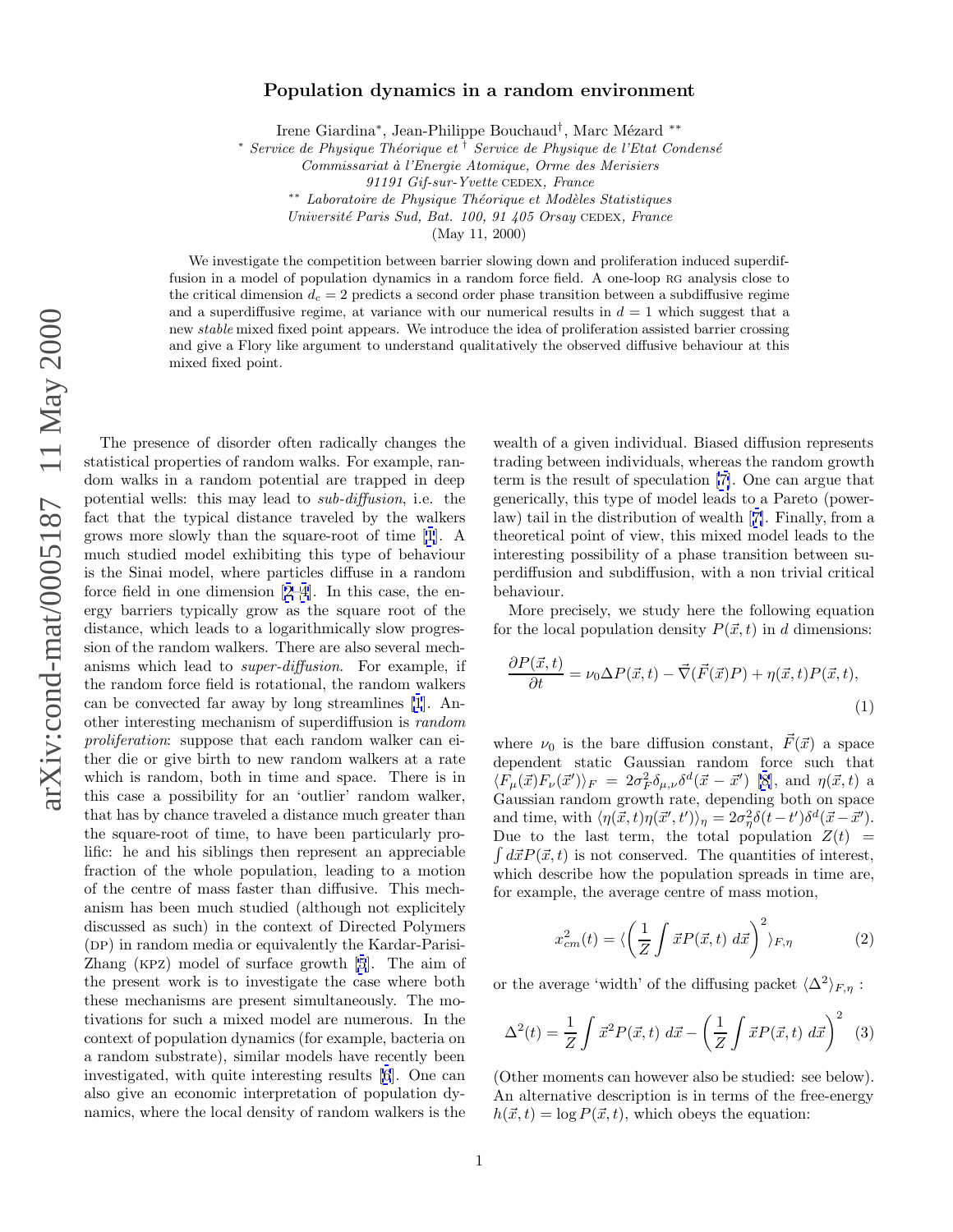$$
\frac{\partial h(\vec{x},t)}{\partial t} = \nu_0 \Delta h(\vec{x},t) + \lambda (\vec{\nabla}h)^2 \n- \vec{F}(\vec{x}) \cdot \vec{\nabla}h - \vec{\nabla} \cdot \vec{F}(\vec{x}) + \eta(\vec{x},t),
$$
\n(4)

with  $\lambda = \nu_0$ . When  $\vec{F} \equiv 0$ , these equations represent the well-known kpz (or Directed Polymer) problem, whereas for  $\eta \equiv 0$ , one recovers the problem of a random walk in a random environment. Both problems can be approached using a perturbative renormalisation group; interestingly, the critical dimension for both problems is  $d_c = 2$ . For the random drift problem, one finds that the coupling constant  $g_F = \frac{\sigma_F^2}{2\pi}\nu_0^2$  flows towards a non trivial fixed point of order  $\epsilon$  in dimensions  $d = 2 - \epsilon$  [[9](#page-3-0),[10](#page-3-0),[1\]](#page-3-0). This in turn leads to a subdiffusive behaviour:  $x_{cm}(t)$ grows as  $t_F^{\nu}$  with  $\nu_F = (1 - \epsilon^2)/2 < 1/2$ .



FIG. 1. One loop RG flow in the  $g_n, g_F$  plane.

For the KPZ problem, the coupling constant is  $g_{\eta} =$  $\sigma_{\eta}^2 \lambda^2/(2\pi)\nu_0^3$ ; the Gaussian fixed point  $g_{\eta} = 0$  is again unstable for  $d < 2$ , but there is no accessible fixed point at one loop for  $d > 3/2$  [\[11](#page-3-0)]. The exponent  $\nu$  therefore cannot be computed but is expected (and found numerically) to be greater than  $1/2$ : in the population dynamics language, the possibility of far-away proliferation leads to superdiffusion. On the other hand, for  $d < 3/2$ , a physical fixed point appears; in  $d = 1$ , the one loop calculation even provides the exact result  $\nu_{\eta} = 2/3$  for reasons detailed in  $[11]$  $[11]$ . We have performed a RG analysis in the mixed case where both  $g_F$  and  $g_\eta$  are non zero. This can be done using a field theoretical representation (Martin-Siggia-Rose) representation of Eq. (4), which allows one to generate the perturbation expansion in  $q_F$  and  $q_n$ . Performing calculations along the lines of [[9–11](#page-3-0)], we find that the two  $\beta$  functions are given by:

$$
\frac{dg_{\eta}}{d\ell} = \epsilon g_{\eta} - 2g_{\eta}g_F + \frac{g_{\eta}^2}{4}; \frac{dg_F}{d\ell} = \epsilon g_F - \frac{\epsilon g_{\eta}g_F}{4} - g_F^2, (5)
$$

where  $\ell$  is the logarithm of the running length scale. The resulting flow is represented in Fig. 1. Interestingly, one finds a non trivial fixed point of order  $\epsilon$  in the physical region, given by  $g_F^* = \epsilon$ ,  $g_{\eta}^* = 4\epsilon$ , with one

attractive and one repulsive direction. This means that for  $g_F^0 > 0$ , one expects a second order phase transition from a subdiffusive behaviour for small initial values of  $g_{\eta}^{0}$  to a superdiffusive (KPZ or DP) behaviour for larger  $g_{\eta}^{0}$ . The behaviour at the transition is found to be subdiffusive, with  $1/2 > \nu^* = (1 - 3\epsilon^2/4)/2 > \nu_F$ . Using the linearized mapping close to the transition point, one finds that the critical behaviour  $x_{cm}(t) \propto t^{\nu^*}$  holds for  $x_{cm} \ll \xi \propto (\delta g)^{-1/\epsilon}$ , crossing over to either subdiffusive or superdiffusive behaviour at larger distances.



FIG. 2. Behaviour of the average centre of mass  $x_{cm}(t)$  and of the average position of the maximum of the packet  $x_{max}(t)$ (i.e. the point where  $P(x,t)$  is maximum), as a function of time, for  $\sigma_n/\sigma_F = 0.125$ . The best linear fits are shown, and lead to the an estimate for  $\nu^*$  slightly smaller than 1/2. Inset: Value of  $\nu^*$  (determined from the behaviour of  $x_{cm}(t)$ ) as a function of the Hurst exponent of the potential  $H$ , compared with the Flory prediction.

The above dynamical phase transition arises from a one loop RG analysis close to the critical dimension  $d_c = 2$ , and one can wonder if this picture is at least qualitatively correct in one dimension, where both the fixed points corresponding to Sinai subdiffusion and to  $DP/KPZ$  superdiffusion are well understood. We have performed numerical simulations of the mixed case in one dimension, and have found rather discordant results, which we now present and attempt to rationalize with some heuristic, Flory-like arguments. We have numerically evolved a space and time discretized version of Eq. ([1\)](#page-0-0), and have worked with  $\log P$  to avoid precision problems. Starting from a localized packet  $P(x = ia, t = 0) = \delta_{i,0}$ , we have found that as soon as both coupling constants  $g_F^0$  and  $g_{\eta}^{0}$  are non zero, the exponent  $\nu$  describing the diffusion of the centre of mass  $x_{cm}(t)$  at large times is found to be close to the value  $\nu^* = 1/2$  (see Fig. 2). The position  $x_{max}(t)$  of the maximum of  $P(x, t)$  behaves very similarly.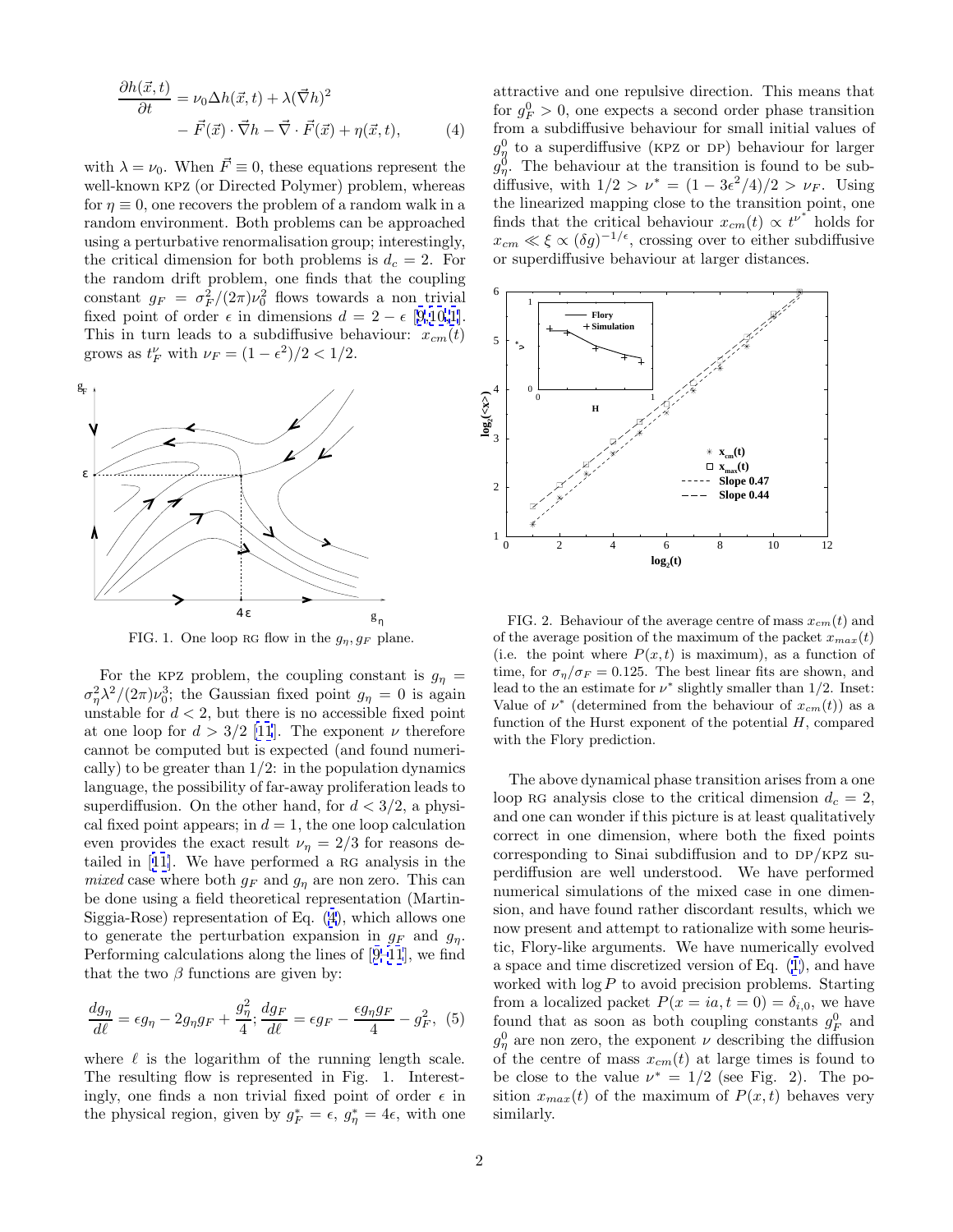

FIG. 3. Behaviour of the average centre of mass  $x_{cm}(t)$  for different values of  $\sigma_F$ . This curves shows that for large  $\sigma_F$ , the short time behaviour is Sinai like, crossing over to the mixed behaviour at large times. The value of  $x_{cm}(t)$  has been rescaled by  $\sigma_F^{3/4}$  to obtain a reasonable data collapse at large times.

The ratio  $g_F^0/g_\eta^0$  affects only the short time transient behaviour, which is either Sinai like or  $DP/KPZ$  like, as shown in Fig. 3. In other words, the non trivial fixed point  $g_F^*, g_\eta^*$  is found to be *attractive* in both directions, in contrast with the rg prediction. Although the value of  $\nu^* = 1/2$  corresponds to free-diffusion, the motion of the packet for a given environment is very far from simple diffusion, as the study of the width  $\Delta$  of the packet shows. We have found numerically that  $\langle \Delta^q \rangle_{F,\eta}$  behaves as  $t^{q\zeta_q}$  with  $\zeta_1 \simeq 0.24$ ,  $\zeta_2 \simeq 0.34$  and  $\zeta_4 \simeq 0.38$ . This non trivial behaviour is actually present for both the Sinai problem and the DP/KPZ problem. This comes from the fact that for both problems, the effective free energy  $\frac{1}{2}$ <br> $h(x,t) = \log P(x,t)$  behaves as a random walk in x space.  $h(x, t) = \log P(x, t)$  behaves as a random walk in x space. This is trivial for the Sinai problem, since the potential is indeed constructed as the sum of local random forces. For the  $DP/KPZ$  problem, this is far less trivial and results from the fact that one can obtain exactly the stationary distribution of  $h(x, t)$  in one dimension, which turns out to be the same as for the linear case  $\lambda = 0$ , i.e., again a random walk in  $x$  space [[5](#page-3-0)]. It is well known that for a random walk potential, the probability that two nearly degenerate minima are separated by a distance  $\Delta$  falls off as  $\Delta^{-3/2}$  for large  $\Delta$ . The qth moment of  $\Delta$  is therefore dominated by extreme events as soon as  $q > 1/2$ . Physically, this means that for most realisations of the disorder, the width  $\Delta$  of the packet is small [\[12](#page-3-0),[13](#page-3-0)], except in rare situations where the packet is divided into two subpackets very distant from one another. The natural cut-off for  $\Delta$  is of the order of  $x_{cm}(t)$  itself. Therefore one obtains, for  $q > 1/2$ ,  $\langle \Delta^q(t) \rangle \propto [x_{cm}(t)]^{q-1/2}$ . For the Sinai problem, using  $x_{cm}(t) \propto \log^2(t)$ , this leads to

 $\langle \Delta^2(t) \rangle_F \propto \log^3(t)$ , whereas for the DP/KPZ case, using  $x_{cm}(t) \propto t^{2/3}$ , one finds  $\langle \Delta^2(t) \rangle_{\eta} \propto t$ : both these results are actually exact, as has been shown in [[4,13,14\]](#page-3-0). Assuming that the effective potential in the mixed case is again a random walk in x space, and using  $\nu^* \simeq 1/2$ , we obtain  $\zeta_q = (2q - 1)/4q$ , i.e.  $\zeta_1 \simeq 0.25$ ,  $\zeta_2 \simeq 0.375$  and  $\zeta_4 \simeq 0.4375$ , in reasonable agreement with our numerical values [[15\]](#page-3-0).

In order to understand the value of  $\nu^* \simeq 1/2$ , one needs to develop a consistent picture of the competition between the slowing down induced by the ever-growing Sinai barriers and the speeding up of the population spreading allowed by the multiplicative growth term  $\eta$ . Before addressing the full Sinai+kpz problem, we first consider the simpler case of a unique barrier of height  $U_0$ , which develops on scale L. For definiteness, we have solved numerically the equation  $(1)$  $(1)$  on the interval  $[0, L]$ with  $F(x) = -U_0/L \sin(4\pi x/L)$ . The initial condition is localized in the first well, and the crossing time  $\tau$  is defined as the average time after which the relative weight of the population in the second well is half of that in the first well. For  $\eta \equiv 0$ , one finds the classical Arrhenius law:  $\log \tau = U_0/\nu_0$ . When  $\eta \neq 0$ , the behaviour of  $\tau$  as a function of  $U_0$  for different values of L is shown in Fig. 4. The result can be expressed as:  $\tau \propto L^{3/2} f(U_0/\sqrt{L}),$ with  $f(y \to 0) = 1$  and  $f(y \to \infty) \propto y^b$ . This scaling of  $\tau$  with L can easily be understood. In the limit  $U_0 \rightarrow 0$ , the time for the particles to reach a distance  $L$  is given by the DP/KPZ scaling, i.e.  $L \propto \tau^{2/3}$ .



FIG. 4. Average barrier crossing time  $\langle \tau \rangle$ , rescaled by  $L^{3/2}$ . as a function of the barrier height  $U_0$  rescaled by  $\sqrt{L}$ , for different sizes  $L$ , and in log-log coordinates. The slope  $5/3$  is shown for comparison. The power law increase of  $\langle \tau \rangle$  as a function of  $U_0$  has to be compared to the usual exponential (activated) dependence.

The influence of the external potential  $U_0$  becomes substantial when it becomes of the order of the effec